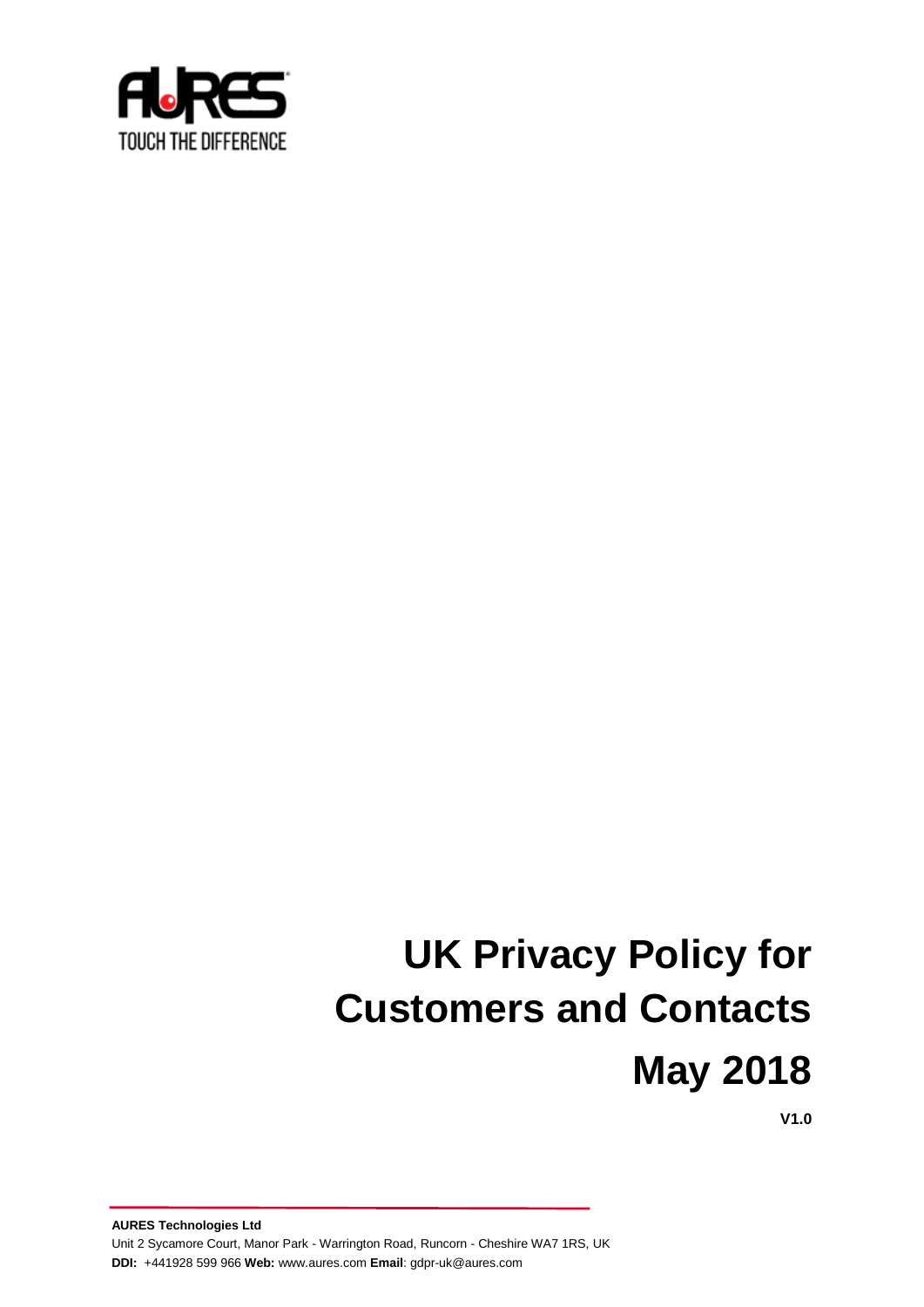

# **Contents**

- **1. What is the purpose of this document?**
- **2. Data protection principles**
- **3. The kind of information we hold about you**
- **4. How is your personal information collected?**
- **5. How we will use information about you**
- **6. If a customer fails to provide personal information**
- **7. Change of purpose**
- **8. Automated decision-making required or permitted by law**
- **9. Data sharing**
- **10. Data security**
- **11. Data retention**
- **12. Rights of access, correction, erasure and restriction**
- **13. Changes to this Privacy Policy**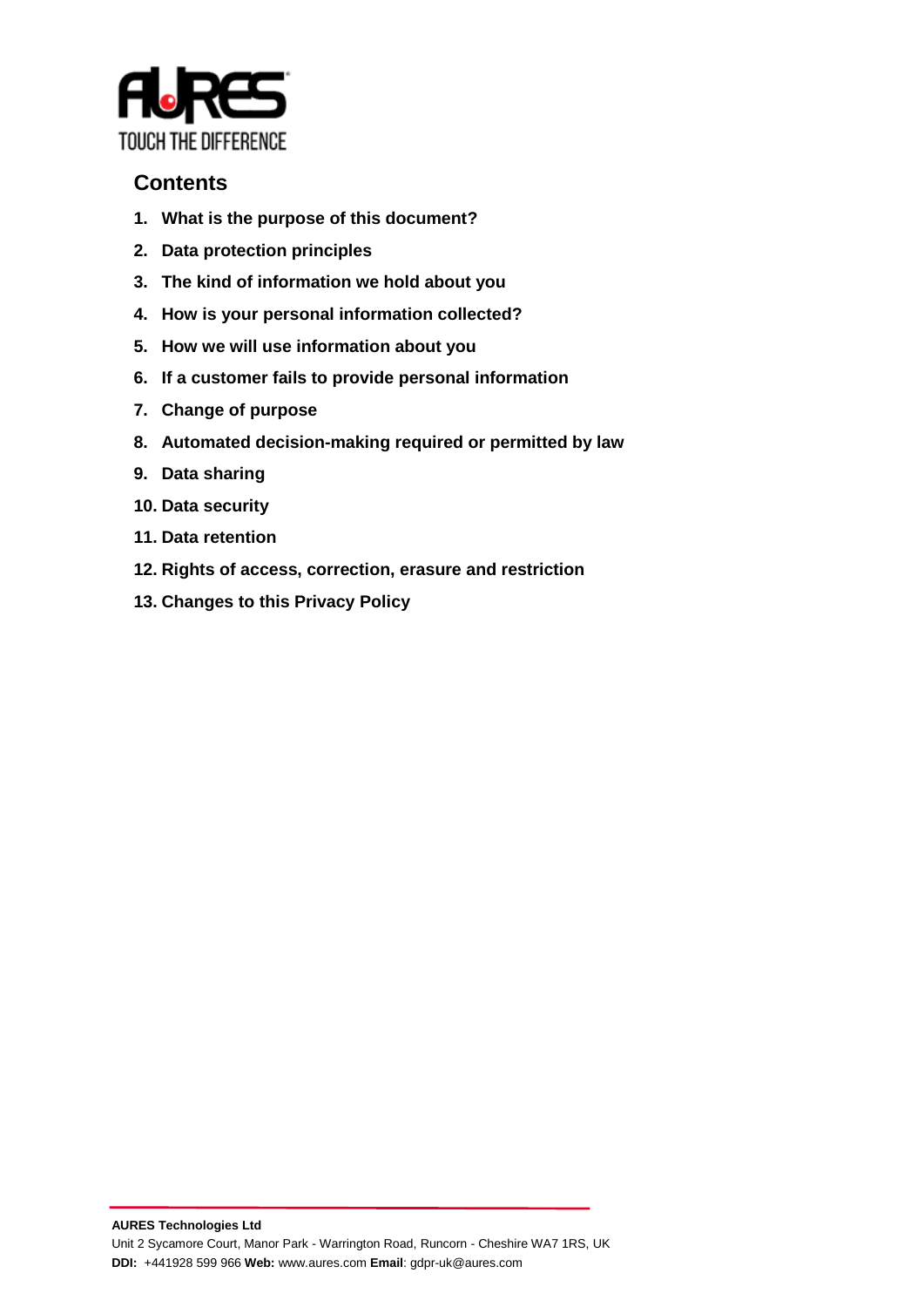

# **1. What is the purpose of this document?**

AURES Technologies Limited (company number: 04570946) ("**we, our, us**") along with all other members of the AURES group companies (the "**Group**") are committed to protecting the privacy and security of our customers' and contacts' personal information.

This privacy policy describes how we collect and use personal information about our customers and contacts, in accordance with the General Data Protection Regulation (EU) 2016/679 – the "**GDPR**".

It applies to all our customers and contacts.

AURES Technologies Limited is a "data controller". This means that we are responsible for deciding how we hold and use personal information about our customers and contacts ("**you**", "**your**"). We are required under data protection legislation to notify you of the information contained in this privacy policy.

It is important that you read this notice, together with any other privacy policy we may provide on specific occasions when we are collecting or processing personal information about you, so that you are aware of how and why we are using such information.

# **2. Data protection principles**

We will comply with data protection law. This says that the personal information we hold about you must be:

1. Used lawfully, fairly and in a transparent way.

2. Collected only for valid purposes that we have clearly explained to you and not used in any way that is incompatible with those purposes.

- 3. Relevant to the purposes we have told you about and limited only to those purposes.
- 4. Accurate and kept up to date.
- 5. Kept only as long as necessary for the purposes we have told you about.
- 6. Kept securely.

# **3. The kind of information we hold about you**

Personal data, or personal information, means any information about an individual from which that person can be identified. It does not include data where the identity has been removed (anonymous data).

We may collect, store, and use the following categories of personal information about you:

- Contact details such as name, title, addresses, telephone numbers and email addresses.
- Payment history.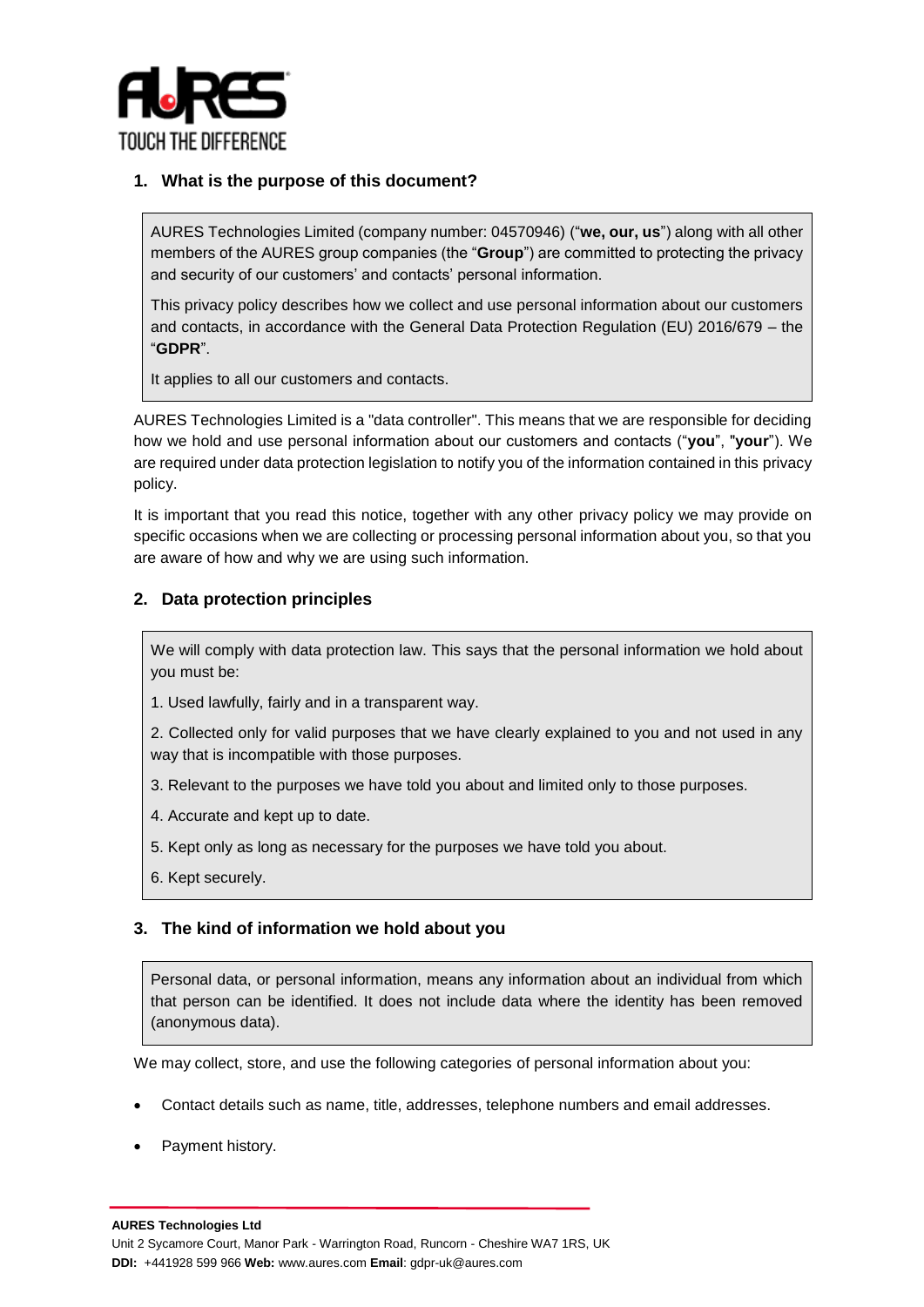

- Contractual agreements past and present.
- Information about our customers' use of our information and communications systems.
- Cookie information to distinguish you from other customers/users of our website.

# **4. How is your personal information collected?**

We typically collect personal information about you when you purchase products and/or services from us including via our website, email or telephone. We may sometimes collect additional information from third parties including credit reference agencies or other background/identity check agencies. We may also collect additional personal information throughout the period of us supplying products and/or services to you or your organisation including when you register to use our website, subscribe to our services, search for a product or sign up for our promotions.

# **5. How we will use information about you**

We will use your personal information as follows:

- To administer or otherwise carry out our obligations arising from any contracts entered into with you/your organisation or to take steps to enter into any contracts between you/your organisation and us.
- To provide you with the information, products and services that you request from us and to provide customer service.
- To fulfil any requests, you have made or orders placed, or to contact you with information relevant to your interaction with us.

*Our lawful basis for these activities above is necessity to perform our contract of sale with you/your organisation.*

- To notify you about changes to our services.
- For our business purposes, including data analysis, developing new products, enhancing, improving or modifying our services, identifying usage trends and determining the effectiveness of our promotional campaigns.
- To allow you to participate in interactive features of our services, when you choose to do so.
- To provide you with a good experience when you browse our website and also allow us to improve our site and services and to ensure that content from our services is presented in the most effective manner.
- To provide you with information about other products and services we offer that are similar to those that may have already been purchased or enquired about.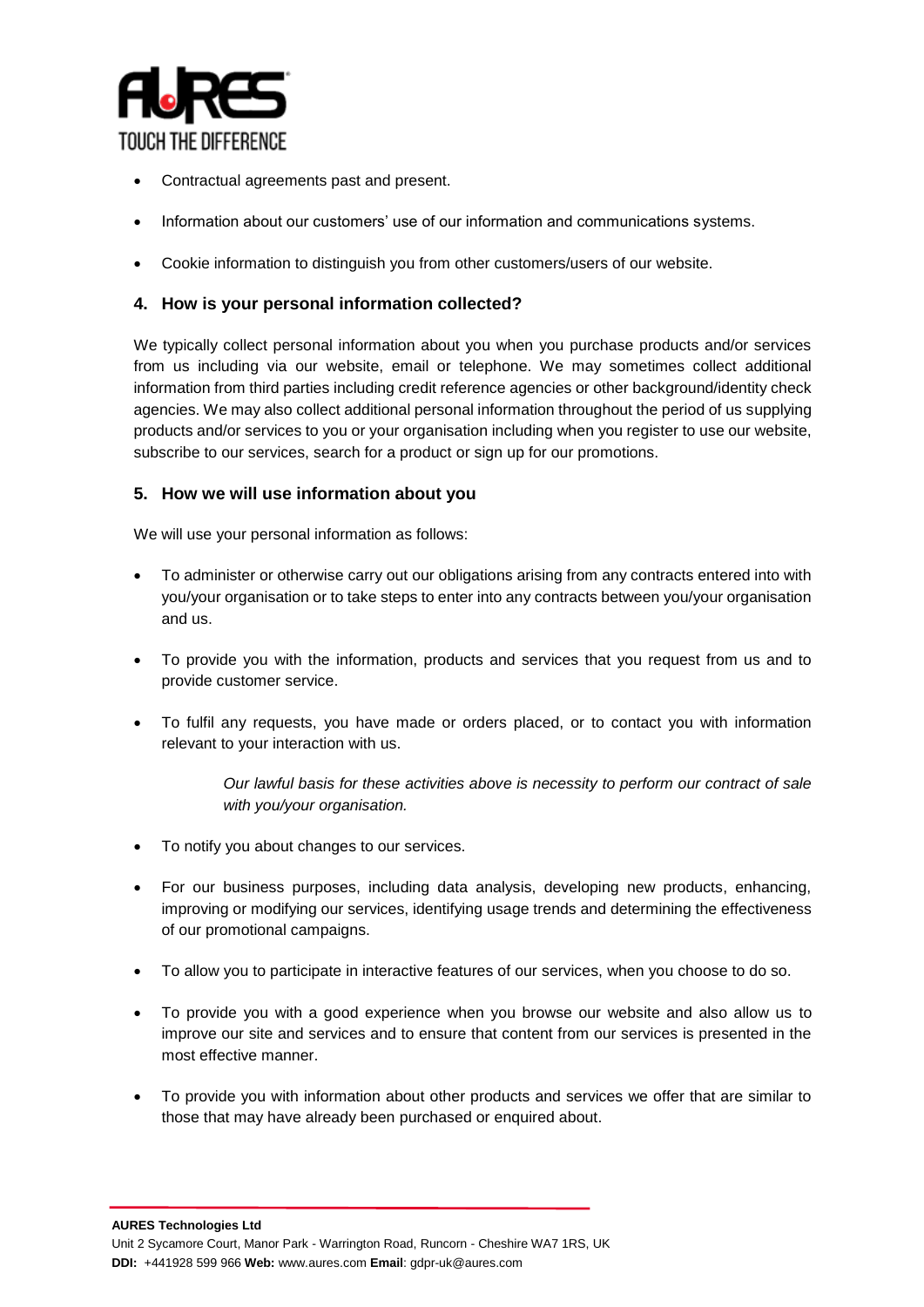

- To ascertain your ability to pay us for the products and/or services we may provide to you.
- For our audit purposes.
- For fraud monitoring and prevention.

*Our lawful basis for these activities above is the pursuit of our legitimate interests of operating and expanding our business activities lawfully.* 

Some of the above grounds for processing will overlap and there may be several grounds which justify our use of our customers' personal information.

## **6. If a customer fails to provide personal information**

If you fail to provide certain information when requested, we may not be able to perform the contract we have entered into with you or your organisation (such as providing the products and/or services to you).

# **7. Change of purpose**

We will only use your personal information for the purposes for which we collected it, unless we reasonably consider that we need to use it for another reason and that reason is compatible with the original purpose. If we need to use your personal information for an unrelated purpose, we will notify you and we will explain the legal basis which allows us to do so.

Please note that we may process your personal information without your knowledge or consent, in compliance with the above rules, where this is required or permitted by law.

#### **8. Automated decision-making required or permitted by law**

Automated decision-making takes place when an electronic system uses personal information to make a decision without human intervention.

You will not be subject to decisions that will have a significant impact on you based solely on automated decision-making, unless we have a lawful basis for doing so and we have notified you.

We do not envisage that any decisions will be taken about our customers or contacts using automated means, however we will notify you in writing if this position changes.

#### **9. Data sharing**

We may have to share your data with third parties, including third-party service providers and other entities in the Group, which include France, Germany, Australia and USA.

We require third parties to respect the security of our customers' data and to treat it in accordance with the law.

We may transfer your personal information outside the EU. If we do, you can expect a similar degree of protection in respect of your personal information.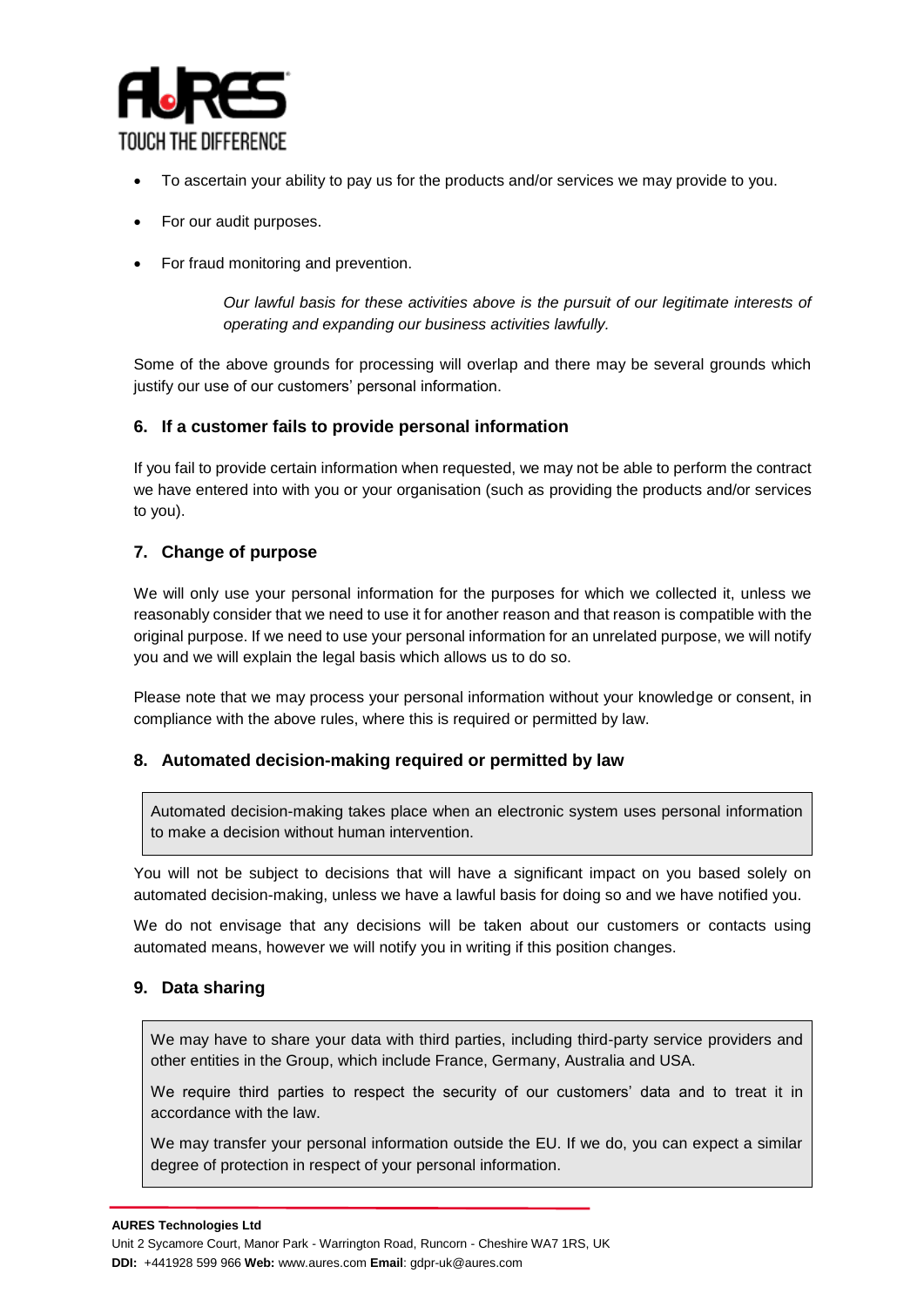

#### **Why might we share your personal information with third parties?**

We may share your personal information with third parties where required by law, where it is necessary to administer the working relationship with you or where we have another legitimate interest in doing so.

## **Which third-party service providers process your personal information?**

"Third parties" includes third-party service providers (including contractors, designated agents and our auditors) and other entities within our Group, including our finance and supplier teams. The following activities are carried out by third party service providers: processing and storage of customer emails, IT support, which can involve third party support staff, logging in to our internal systems with full administration rights. For example, our service and maintenance providers, our CRM system, accounts package and external marketing support.

# **How secure is your information with third-party service providers and other entities in our Group?**

All our third-party service providers and other entities in the Group are required to take appropriate security measures to protect your personal information in line with our policies. We do not allow our third-party service providers to use your personal data for their own purposes. We only permit them to process your personal data for specified purposes and in accordance with our instructions.

## **When might we share your personal information with other entities in the Group?**

We will share your personal information with other entities in our Group as part of our regular reporting activities on company performance, in the context of a business reorganisation or Group restructuring exercise, for system maintenance support and hosting of data*.*

#### **What about other third parties?**

We may share your personal information with other third parties, for example in the context of the possible sale or restructuring of the business. We may also need to share your personal information with a regulator or to otherwise comply with the law – potential recipients include HM Revenue & Customs.

#### **Transferring information outside the EU**

We may transfer the personal information we collect about customers to the following countries outside the EU (Australia and USA) in order to perform our contract with you. There is not an adequacy decision by the European Commission in respect of those countries. This means that the countries to which we transfer your data are not deemed to provide an adequate level of protection for your personal information. However, to ensure that your personal information does receive an adequate level of protection we have put in place the following appropriate measure: no information will be shared outside of the AURES Group of companies, who in turn will be subject to group policy. If you require further information about these protective measures, you can request it from [gdpr-uk@aures.com.](mailto:gdpr-uk@aures.com)

# **10. Data security**

We have put in place measures to protect the security of your information. Details of these measures may be obtained from emailing [gdpr-uk@aures.com.](mailto:GDPR@aures.com)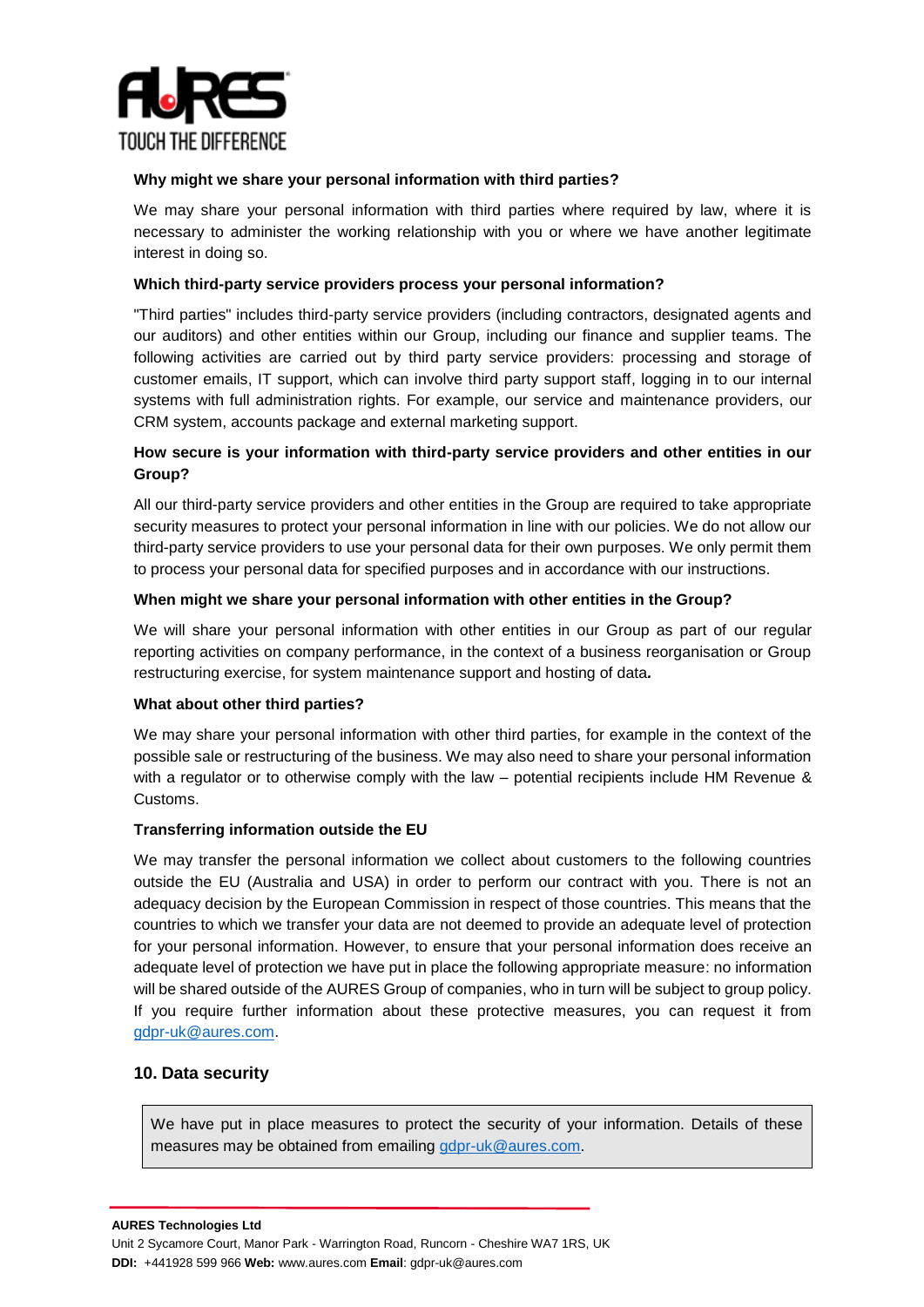

Third parties will only process your personal information on our instructions and where they have agreed to treat the information confidentially and to keep it secure.

We have put in place appropriate security measures to prevent our customers' and contacts' personal information from being accidentally lost, used or accessed in an unauthorised way, altered or disclosed. In addition, we limit access to your personal information to those employees, agents, contractors and other third parties who have a business need to know. They will only process your personal information on our instructions and they are subject to a duty of confidentiality. We have put in place procedures to deal with any suspected data security breach and will notify you and any applicable regulator of a suspected breach where we are legally required to do so.

# **11. Data retention**

#### **How long will we use your information for?**

We will only retain your personal information for as long as necessary to fulfil the purposes we collected it for, including for the purposes of satisfying any legal, accounting, or reporting requirements. Details of retention periods for different aspects of personal information we process are available in our **Data Retention Policy** which is available from [gdpr-uk@aures.com.](mailto:GDPR@aures.com)

To determine the appropriate retention period for personal data, we consider the amount, nature, and sensitivity of the personal data, the potential risk of harm from unauthorised use or disclosure of your personal data, the purposes for which we process your personal data and whether we can achieve those purposes through other means, and the applicable legal requirements.

In some circumstances we may anonymise your personal information so that it can no longer be associated with you, in which case we may use such information without further notice to you. Once you are no longer a customer or contact of ours, we will retain and securely destroy your personal information in accordance with our **Data Retention Policy**.

#### **12. Rights of access, correction, erasure, and restriction**

#### **Your duty to inform us of changes**

It is important that the personal information we hold about you is accurate and current. Please keep us informed if your personal information changes during your working relationship with us.

#### **Your rights in connection with personal information**

Under certain circumstances, by law you have the right to:

- **Request access** to your personal information (commonly known as a "data subject access request"). This enables you to receive a copy of the personal information we hold about you and to check that we are lawfully processing it.
- **Request correction** of the personal information that we hold about you. This enables you to have any incomplete or inaccurate information we hold about you corrected.
- **Request erasure** of your personal information. This enables you to ask us to delete or remove personal information where there is no good reason for us continuing to process it. You also have the right to ask us to delete or remove your personal information where you have exercised your right to object to processing (see below).

**DDI:** +441928 599 966 **Web:** www[.aures.com](http://www.aures.com/) **Email**[: gdpr-uk@aures.com](mailto:gdpr-uk@aures.com)